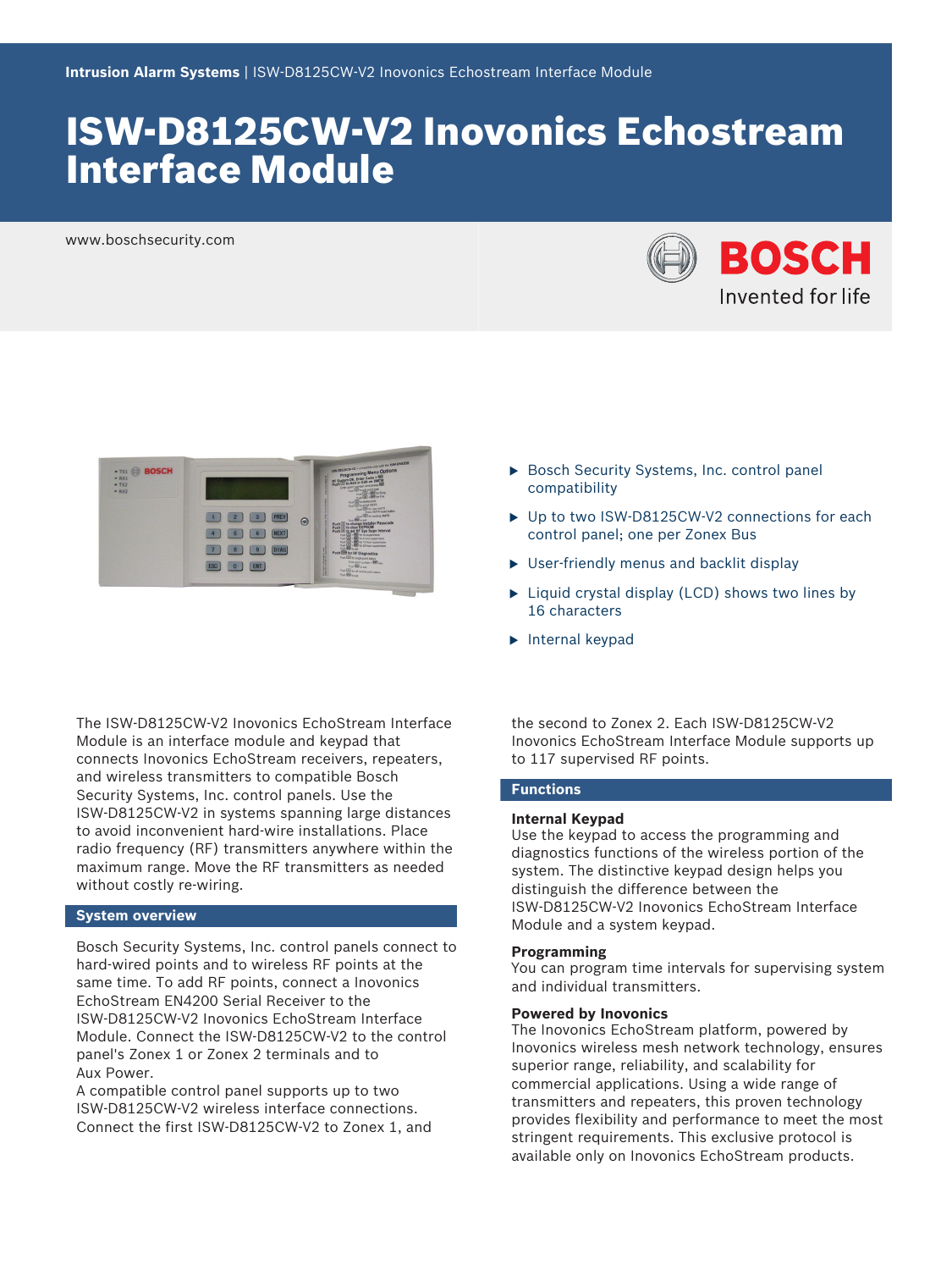# **Installation/configuration notes**

# **Compatibility Information**

| <b>Control Panels</b> |  |
|-----------------------|--|
|                       |  |

| <b>G</b> Series  | All versions of the D9412GV3 and D9412GV2.<br>v6.30 or higher of the D9412G |  |
|------------------|-----------------------------------------------------------------------------|--|
|                  | All versions of the D7412GV3 and D7412GV2;<br>v6.30 or higher of the D7412G |  |
|                  | All versions of the D7212GV3 and D7212GV2;<br>v6.41 or higher of the D7212G |  |
| <b>Receivers</b> |                                                                             |  |
| FN4200           | Serial Receiver                                                             |  |
| Repeater         |                                                                             |  |
| EN5040-T         | High-power Repeater                                                         |  |

# **Transmitters**

All Inovonics EchoStream transmitters

# **Mounting and Wiring**

Place the ISW‑D8125CW‑V2 Inovonics EchoStream Interface Module within 1.5 m (5 ft) of the control panel and wire using between 1.2 mm (18 AWG) and 0.8 mm (22 AWG) solid wire.

Place the EN4200 Serial Receiver up to 30.5 m (100 ft) from the ISW-D8125CW-V2 Inovonics EchoStream Interface Module. For best transmitter reception results, place the EN4200 Serial Receiver in a central location among the transmitters. If transmitters are too far away for the receiver to pick up the transmission, install a Inovonics EchoStream RF repeater (EN5040-T).

# **Parts included**

# Quant. Component

1 Literature – Installation Guide

# **Technical specifications**

# **Properties**

| Dimensions: | $4.0$ in. x 6.5 in. x 1.2 in. |
|-------------|-------------------------------|
| Weight:     | 0.6 <sub>th</sub>             |

# **Environmental Considerations**

| Relative Humidity:       | Up to 93%, non-condensing      |
|--------------------------|--------------------------------|
| Temperature (Operating): | 0°C to +65°C (+32°F to +149°F) |

# **Power Requirements**

| Current Draw:        | 20 mA typical, 50 mA maximum;<br>+60 mA for each receiver                                                     |
|----------------------|---------------------------------------------------------------------------------------------------------------|
| Voltage (Operating): | 10.2 VDC to 14 VDC supplied by the<br>control panel auxiliary power or an<br>external auxiliary power supply. |

# **Ordering information**

# **ISW-D8125CW-V2 Inovonics Echostream Interface Module**

Provides LCD and internal keypad that connects Inovonics EchoStream receivers, repeaters, and wireless transmitters to compatible Bosch Security Systems, Inc. control panels Order number **ISW-D8125CW-V2**